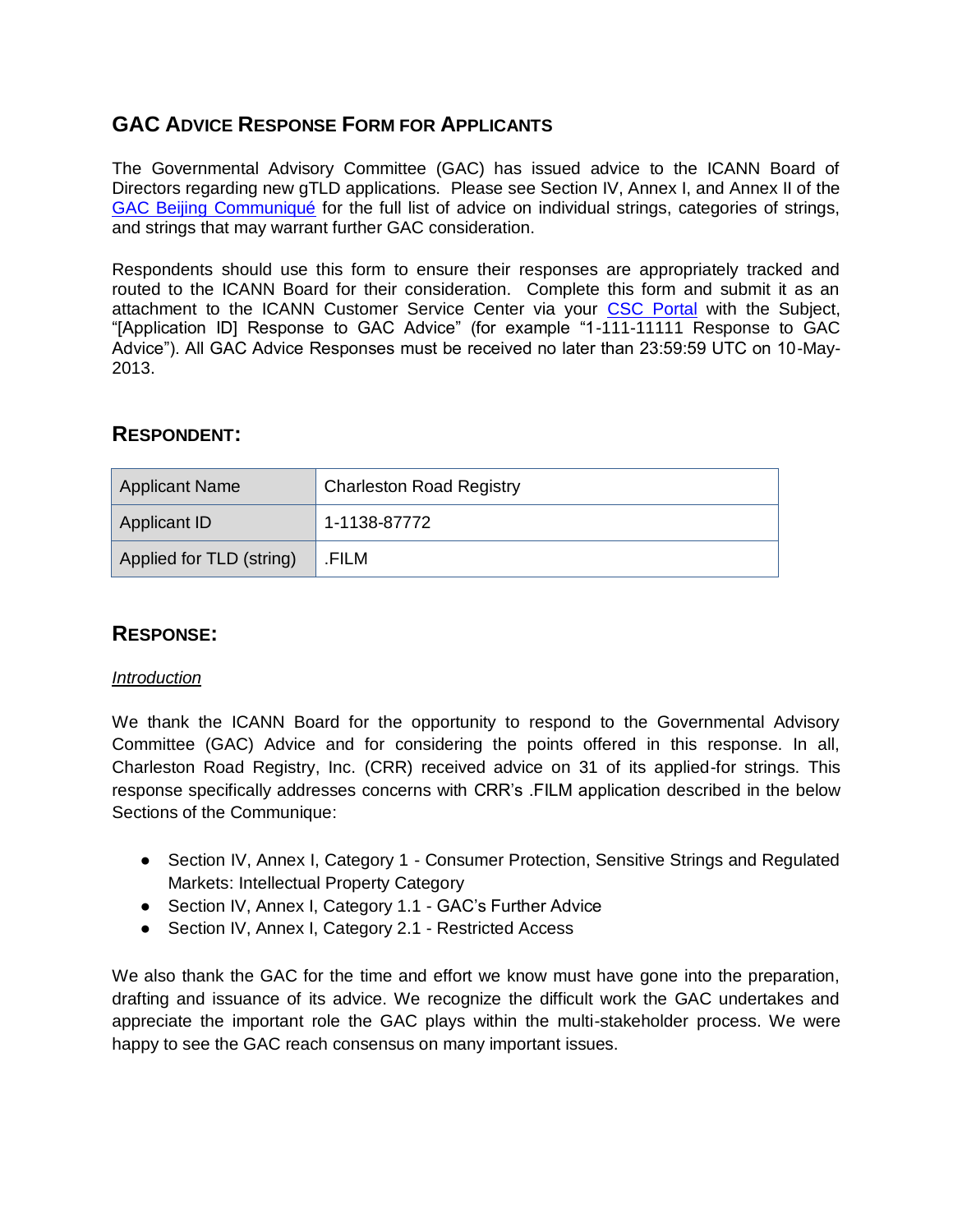CRR has always been and remains very committed to the security and stability of the domain name system as well as the success of the new generic top-level domain (gTLD) program and it is in that spirit that we submit the following response to the GAC Advice.

## *CRR's Response to Category 1 GAC Safeguard Advice for .FILM*

CRR's underlying new gTLD business philosophy is that all of our registries operate in a way that is consistent with applicable laws. As stated in our application for .FILM, our mission is to help make information universally accessible and useful by extending the utility of the DNS while enhancing the performance, security, and stability of the Internet for users worldwide.

Category 1 safeguard advice suggests the following safeguards should apply to the .FILM string under the Intellectual Property category. It is our belief the safeguard advice the GAC has is already addressed in our application for .FILM. The following table outlines the GAC's safeguard advice and how our .FILM application addresses it.

| #              | <b>Safeguard Advice</b>                                                                                                                                                                               | <b>CRR Response</b>                                                                                                                                                                                                                                                                                                                                                                  |
|----------------|-------------------------------------------------------------------------------------------------------------------------------------------------------------------------------------------------------|--------------------------------------------------------------------------------------------------------------------------------------------------------------------------------------------------------------------------------------------------------------------------------------------------------------------------------------------------------------------------------------|
| $\mathbf{1}$   | Registry's acceptable<br>policy<br>will<br>use<br>require registrants to<br>comply with all<br>applicable laws.                                                                                       | CRR's response to question 28.3, Abuse<br>Policy Rights Reserved, of the Applicant<br>Guidebook explicitly states: "CRR reserves<br>the right to deny, cancel any domain<br>nameit deems necessaryto comply with<br>any applicable laws, government rules or<br>requirements, requests of law enforcement,<br>or any dispute resolution process".                                    |
| $\overline{2}$ | Registry will require registrars to notify<br>registrants of the above requirement.                                                                                                                   | CRR will include a provision in its Registry-<br>Registrar Agreement requiring all registrars to<br>notify registrants of this requirement.                                                                                                                                                                                                                                          |
| 3              | will<br>Registry<br>require<br>registrants<br>with<br>health and financial data to<br>sensitive<br>implement appropriate security measures<br>as defined by applicable law and industry<br>standards. | This advice is not applicable to our .FILM<br>application. The .FILM TLD targets content or<br>offerings related to the promotion or<br>screening of films, many of which would<br>presumably register the film name as the<br>second level domain name. We do not expect<br>registrants of the .FILM TLD to have<br>commercial access to sensitive health and/or<br>financial data. |
| 4              | relationships<br>Registry<br>will form<br>with<br>self-regulatory<br>relevant<br>regulatory<br>or<br>bodies to mitigate the risk of illegal activity.                                                 | CRR will also work with the appropriate<br>industry associations to mitigate the risk of<br>illegal activity.                                                                                                                                                                                                                                                                        |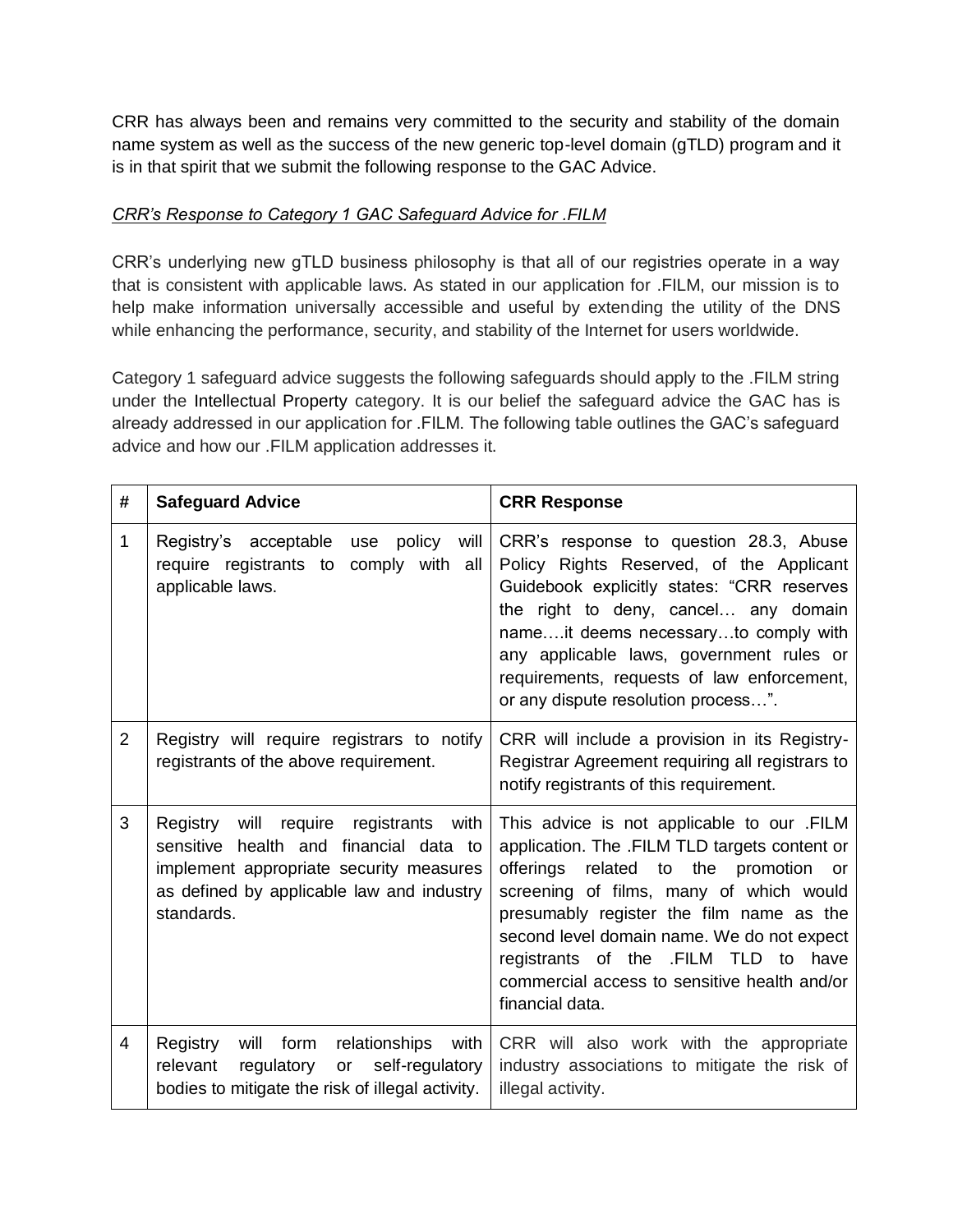| 5 | Registry will require registrants to provide<br>a current point of contact for the reporting<br>of registration abuse, and the contact<br>details for their industry regulatory or self-<br>regulatory authority. | During the registration process, registrants<br>already required to provide<br>both<br>are<br>administrative and technical contacts, and<br>registrants have an ongoing obligation to<br>keep this information current. CRR intends to<br>treat the administrative contact as the point of<br>contact for reporting registration abuse.<br>Additionally, CRR has also taken steps to<br>mitigate issues arising from flawed registrant<br>contact details. CRR's response to question<br>28.8, Abuse Prevention, of the Applicant<br>Guidebook explicitly states: "CRR<br>will<br>registrant<br>information<br>authenticate<br>by<br>providing an email verification link sent to the<br>registrant to confirm its email address. In<br>addition, we will ensure an ongoing ability to<br>contact the registrant via email by confirming<br>the new email address as part of changes<br>affecting the contact information." ~and~<br>"CRR plans to regularly monitor registration<br>accuracy and<br>data<br>for<br>completeness,<br>employing authentication<br>methods, and<br>establishing policies and<br>procedures to<br>address domain names with inaccurate or<br>incomplete WHOIS data." |
|---|-------------------------------------------------------------------------------------------------------------------------------------------------------------------------------------------------------------------|---------------------------------------------------------------------------------------------------------------------------------------------------------------------------------------------------------------------------------------------------------------------------------------------------------------------------------------------------------------------------------------------------------------------------------------------------------------------------------------------------------------------------------------------------------------------------------------------------------------------------------------------------------------------------------------------------------------------------------------------------------------------------------------------------------------------------------------------------------------------------------------------------------------------------------------------------------------------------------------------------------------------------------------------------------------------------------------------------------------------------------------------------------------------------------------------------|

## *CRR's Response to Category 1.1 GAC's Further Safeguard Advice for .FILM and Category 2.1 Safeguard Advice for .FILM*

Apart from the safeguards CRR has outlined above in order to address the GAC's specific safeguard advice for Category 1 strings, we also want to point out specific safeguards we have built into our application for the .FILM string.

CRR's application for .FILM is a "restricted access TLD model". Restricted access TLD model means we have committed to enhanced levels of protection and eligibility verification as part of the registration process for this TLD. Specifically:

- *Registration Process:* Registration criteria will be designed to protect the .FILM community.
- *Eligibility Verification Process:* At the time of registration, registrars will be required to verify that each potential registrant is in fact a member of the applied-for community in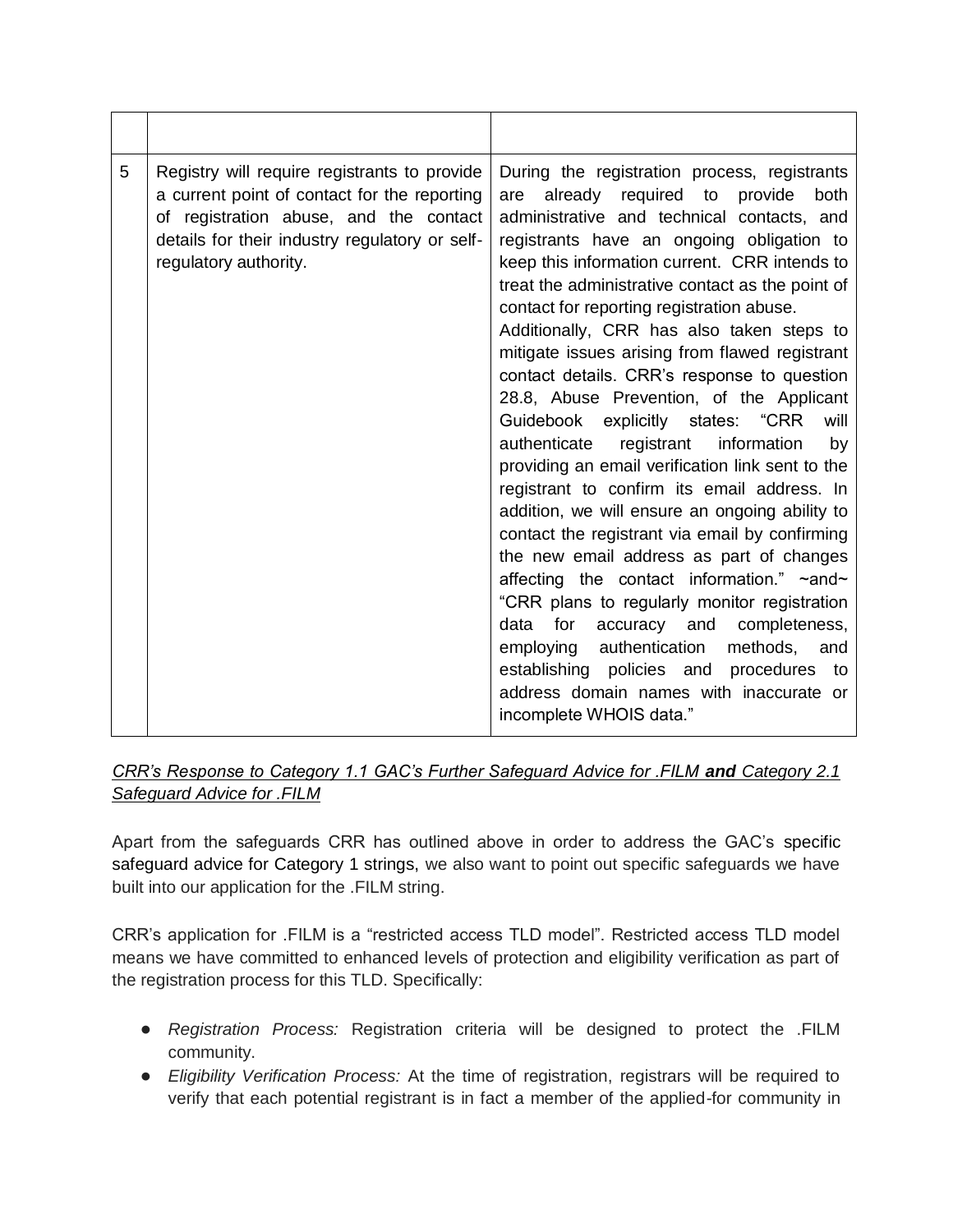order to register a second-level domain in .FILM. Additionally, CRR reserves the right to adopt certain monitoring measures, including periodic audits, and the right to adopt enforcement measures, including a request that registrars facilitate a user reporting method to log complaints and⁄or potential instances of misuse within the gTLD.

- *Rights Protection Mechanisms:* As set forth below in our discussion of additional safeguards, CRR is committed to implementing strong and integrated intellectual property rights protection mechanisms which build upon ICANN's required policies while encouraging innovation, competition, and choice on the Internet.
- *Entertainment-Specific Protections:* In addition to the enhanced protections that we will offer for all of CRR's new gTLD registries, certain "entertainment-targeting" registries will require registrars to include language in their registrar-registrant agreement that the registrant must be authorized or licensed to post any copyrighted content.

### *Additional Safeguards Provided for All CRR Applications*

Finally, as part of our commitment to improving the Internet ecosystem through the new gTLD program, CRR seeks to mitigate the problem of abusive registrations and uses of domain names. We recognize that such abuses create security and stability issues for the registry, registrars, and registrants, as well as for users of the Internet in general. Accordingly, CRR will work hand-in-hand with our parent company, Google Inc., to provide a secure Internet space for all of our new gTLD registries, where harmful practices such as phishing, malware, spamming, pharming, and child pornography are not tolerated. Our robust abuse policy will ensure that CRR has the authority to suspend, cancel, or transfer domain names that violate such prohibitions.

In addition, we have worked with the community to develop additional intellectual property rights protection mechanisms that build upon ICANN's requirements, stipulated in the Applicant Guidebook, but still allow for ample competition and choice on the Internet. In addition to the carefully negotiated requirements mandated by ICANN, CRR has committed to double the length of the mandatory Sunrise Period from 30 days to 60 days and to extend the Trademark Claims Service indefinitely for all of our open registries. The recent expansion of the Claims Service that allows up to 50 previously abused strings per Trademark Clearinghouse submission to be included, coupled with our indefinite Claims Service significantly reduce rights holders' burdens by reducing monitoring costs and deterring potential cybersquatters. CRR's commitment to engage in pre-registration verification of potential domain name registrants should further serve to reduce fraudulent practices and to facilitate better communication between the parties to a dispute.

We believe that such measures provide strong safeguards against potential abuse across CRR's registries, and we will continue to maintain an open dialogue with the community as we work on drafting and implementing our policies.

### *Conclusion*